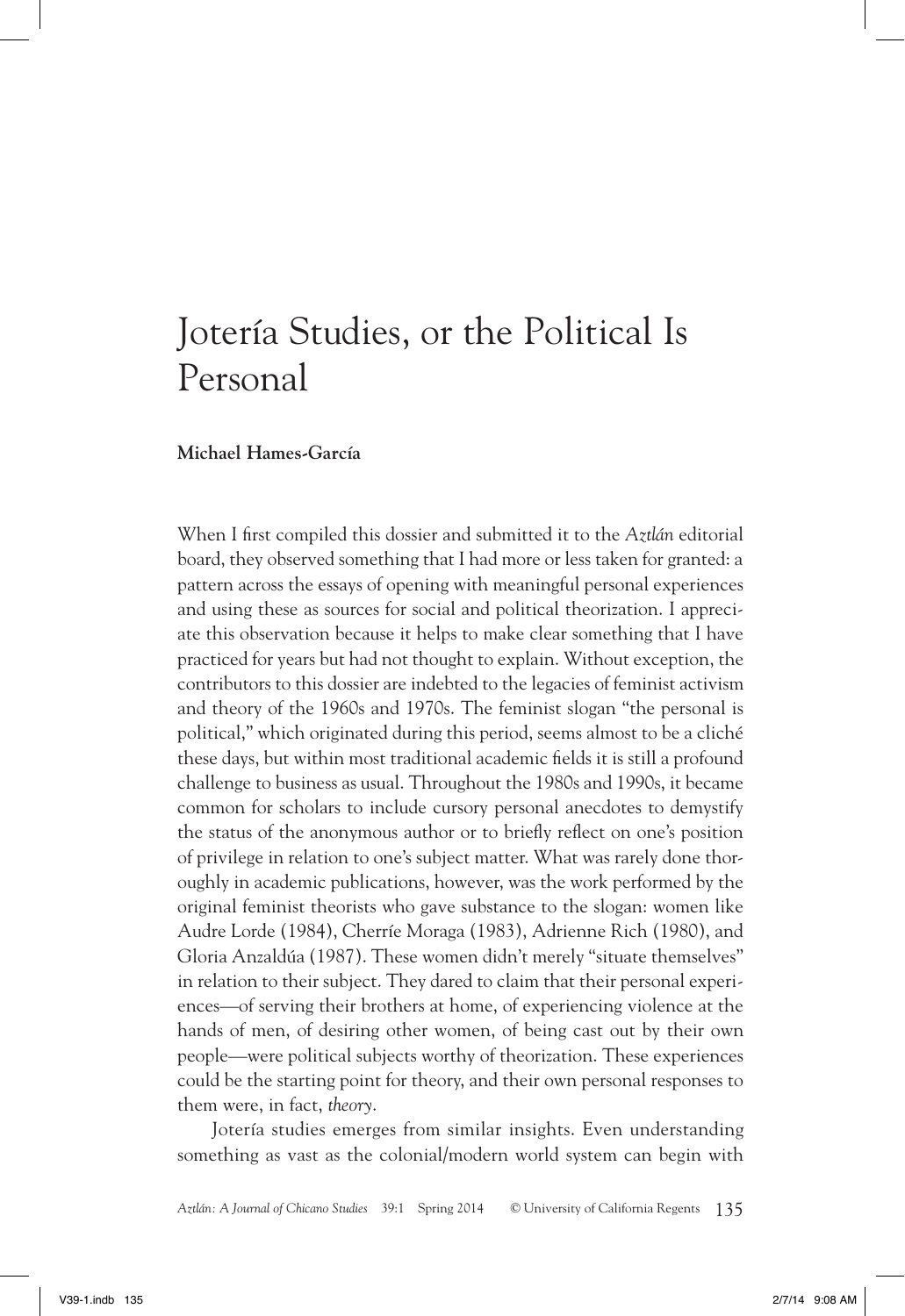## *Hames-García*

the glances exchanged between two cholos at a bar in Boyle Heights. As jotería, our bodies and our *selves* are lived legacies of colonialism, racism, xenophobia, homophobia, sexism, and heterosexism. By bringing jotería studies into existence, we make the claim that these social and political processes cannot be adequately theorized without attending to our personal experiences. That is to say, the political is personal. With this in mind, permit me to begin with a personal narrative to explain how I found jotería studies.

My first sexual encounter with another man, at age fourteen, was in a restroom near the entrance to Disneyland. I was on vacation with my family. The man, Alejandro, was an immigrant from Venezuela in his late twenties or early thirties. He was living in Los Angeles and visiting the Magic Kingdom with family members who had just arrived in the United States. We first noticed each other while in line for the Matterhorn. After excruciating minutes of cruising each other through furtive eye contact, we managed to separate from our respective families and meet up in a side alleyway to introduce ourselves. He invited me to follow him and we ended up in a wheelchair-accessible stall in the restroom, where I was too nervous to do anything but hold his penis and let him put mine in his mouth. I have never forgotten him, though. My one regret: we did not kiss.

My first kiss with another man was four years later, at a party with friends from college. Nick was Palestinian, a friend of my white lesbian friend Monique, who had done some kind of study abroad on the West Bank. I couldn't believe how wonderful his mouth, lips, and hands were. He also was older than me, maybe twenty-one or twenty-two. I still had braces; he had beard stubble. I thought I was in love after that kiss, and after he wrote to me the following week, I knew I was in love. He lived in a nearby town, so we wrote back and forth. After a few letters, he said he had too much going on in his life to date someone, and I never saw him again.

My first encounter with jotería studies came the following year, in a two-credit class offered by the director of multicultural studies at Willamette University, Joyce Greiner, a Native American woman married to a white man and the mother of a disabled daughter. She was an adviser to everything from the Gay and Lesbian Alliance (GALA) to Unidos por Fin, the Mexican American student association. Her class, Minorities Seminar,

Michael Hames-García is a professor of ethnic studies at the University of Oregon. His most recent books include *Identity Complex: Making the Case for Multiplicity* (University of Minnesota Press, 2011) and *Gay Latino Studies: A Critical Reader* (Duke Univerisy Press, 2011), coedited with Ernesto Martínez.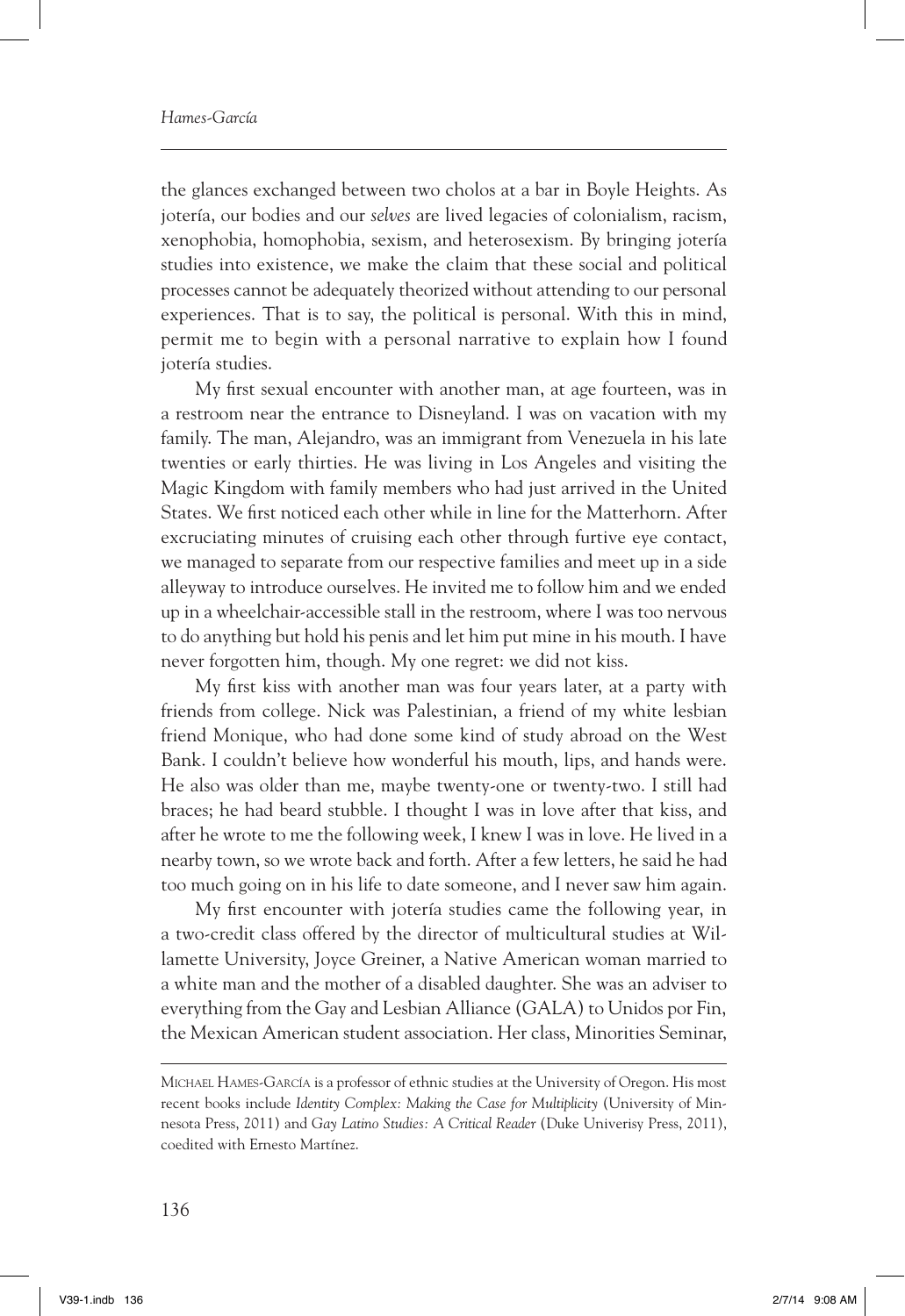included only two assigned texts, Leslie Marmon Silko's *Ceremony* (1977) and Cherríe Moraga and Gloria Anzaldúa's *This Bridge Called My Back* (1983). As a young queer *güero*, I felt that Moraga's words in "La Güera" spoke to me as if she had written the piece specifically to be published and delivered to my eager hands, eyes, heart, and mind in my dorm room in Salem, Oregon, some ten years later. I had never before read anything that brought all the strands of my life together so clearly and compellingly.

In the decade after first reading Moraga and other women of color feminists, I participated in a range of organizations and events: Queer Nation in Portland and Seattle; ACT-UP in Ithaca, New York; National LLEGO (National Latino/a Lesbian, Gay, Bisexual & Transgender Organization); "InQueery, InTheory, InDeed," the Sixth (and, I believe, the last) North American Lesbian, Gay, and Bisexual Studies Conference, organized by Rusty Barceló at the University of Iowa; the National Association for Chicana and Chicano Studies (NACCS) Joto Caucus; the "Black Nations/ Queer Nations?" conference in New York City; "El Frente: U.S. Latinas Under Attack and Fighting Back," a conference on U.S. Latina feminisms at Cornell University that I helped organize; Gays, Bisexuals, and Lesbians of Color (GBLOC), a student organization at Cornell; Delta Upsilon Lambda Rho, a queer-of-color Greek letter organization; the Methodologies of Resistant Negotiation Working Group at Binghamton University, SUNY; the Escuela Popular Norteña; and others. I gained much from all of these contacts and associations. But I cannot help feeling that who I am today—the core *me*, who alternately hides from strangers under a façade of academic writing and emerges through an unguarded giggle with friends over drinks—was indelibly shaped by those early encounters with Alejandro, Nick, and Cherríe.

For me, then, in one sense, jotería studies is not something new. It feels old, continuous with years of organizing, reading, writing, and activism. In another sense, of course, it is new, so I have been trying to put my finger on exactly what is new about it. I think it has to do with its face-to-faceness. For years, jotería studies for me was a practice of collecting citations to articles or books that were written by or explicitly addressed gay Latinos. Many of us participated in making these lists, sometimes sharing them by e-mail in the hope of coming up with The Definitive List of Everything Joto. Jotería studies for male-identified Chicano queers was thus a longdistance practice. We read and reread novels by John Rechy (1963) and Arturo Islas (1984, 1990), poems by Gil Cuadros (1994) and Francisco X. Alarcón (1991), essays by Christopher Ortiz (1994), Juan Bruce-Novoa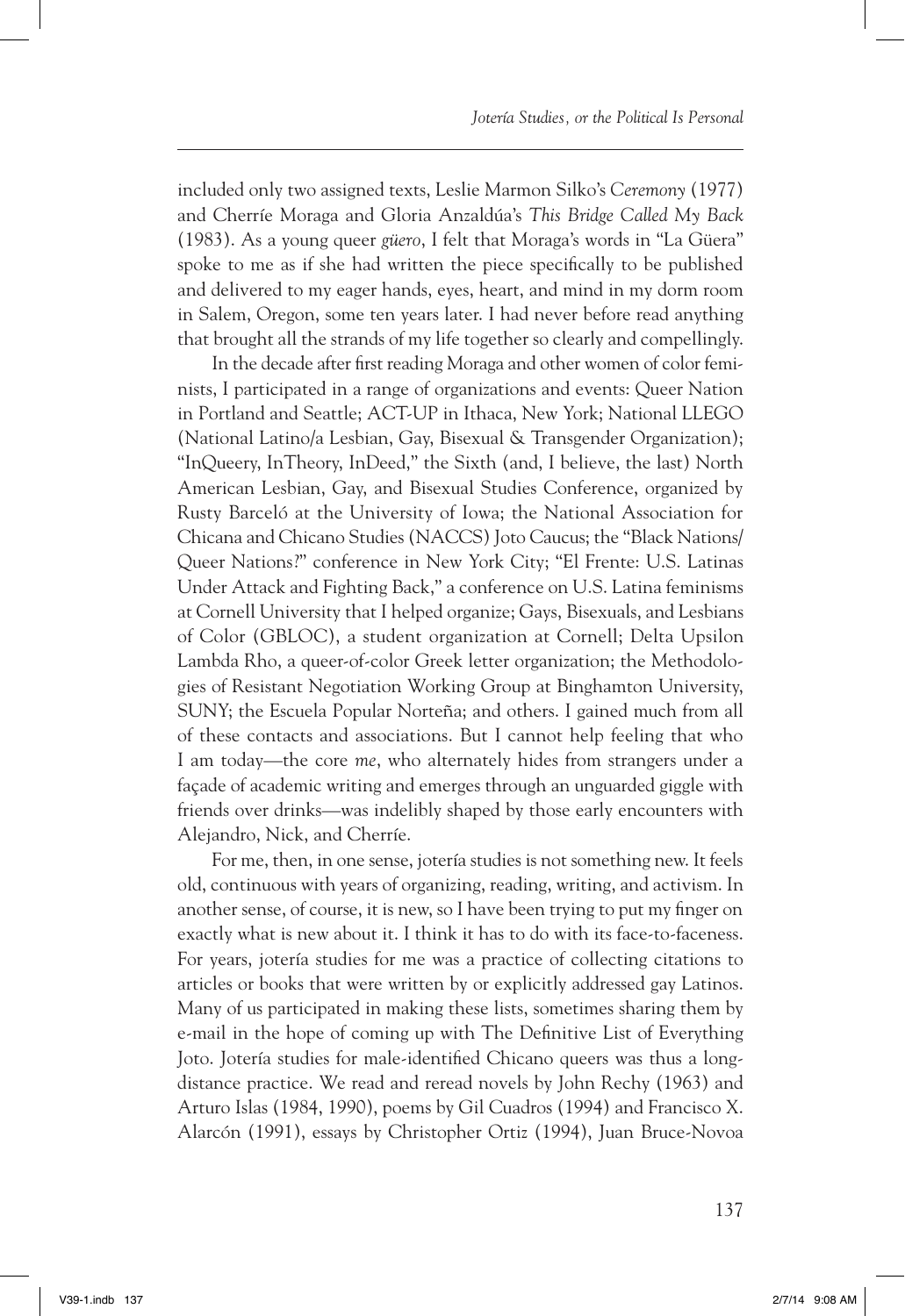(1986), Tomás Almaguer (1991), and Ramón Gutiérrez (1989). Occasionally we would meet face to face and discuss these at NACCS and at gatherings of the MLA (Modern Language Association), ASA (American Studies Association), and LASA (Latin American Studies Association), and on the margins of Chicana and Latina feminist spaces. *Mujeres* were always present in our personal spaces of thinking and organizing, and as importantly, in our theorizing. My own first publication was an essay on Cherríe Moraga and Richard Rodriguez in an issue of the proceedings from NACCS (Hames-García 1999). But it always seemed that these spaces were not about us—either "us" as male-identified queer Chicanos or "us" as multigendered queer Chican@s. So many of us flourished in those spaces, practicing long-distance and marginal jotería studies, but so many of us also wanted something more.

Enter a new generation of multigendered queer Chican@s and Latin@s, trained and nurtured by women of color feminisms and feminists. A new generation among whom trans\* and cisgendered people of color have fought and loved in coalition, inclusion, and multiplicity. From these experiences, we have learned the limitations of identity categories, as well as their benefits, and we have worked out ways to relate to both. In our best moments, we curate spaces where Chican@, queer, trans\*, and Latin@ are open and fluid categories that allow possibilities to flourish. In our worst moments, we practice what María Lugones (2003, 152) calls "horizontal hostility" in ways that could match any caricature of 1970s white feminist gender policing or dogmatic New Left factionalism.

Within this context, a moment has emerged in which jotería studies is being practiced face to face. We are also practicing it self-consciously and explicitly, reaching out with imperfect labels to name something that feels emergent. That is to say, jotería studies has arrived as something *more* than the "structure of feeling" that it might have been in the 1990s and 2000s. It is now what cultural studies scholar Raymond Williams (1978, 124), in the context of working-class cultural expressions, would have called an *emergent* structure, identifiable but still not fully formed. In this *Aztlán* dossier on jotería studies, I offer these contributions as gestures toward elaborating this emergent formation, whatever it might finally become.

The writers included here show us the same object from several angles. Some complement each other. Others contradict. I don't think that the contradictions are a bad thing. Nothing human exists except in its active relationship with humans. Thus anything, including jotería studies, will become something different as different people interact with it—or, to draw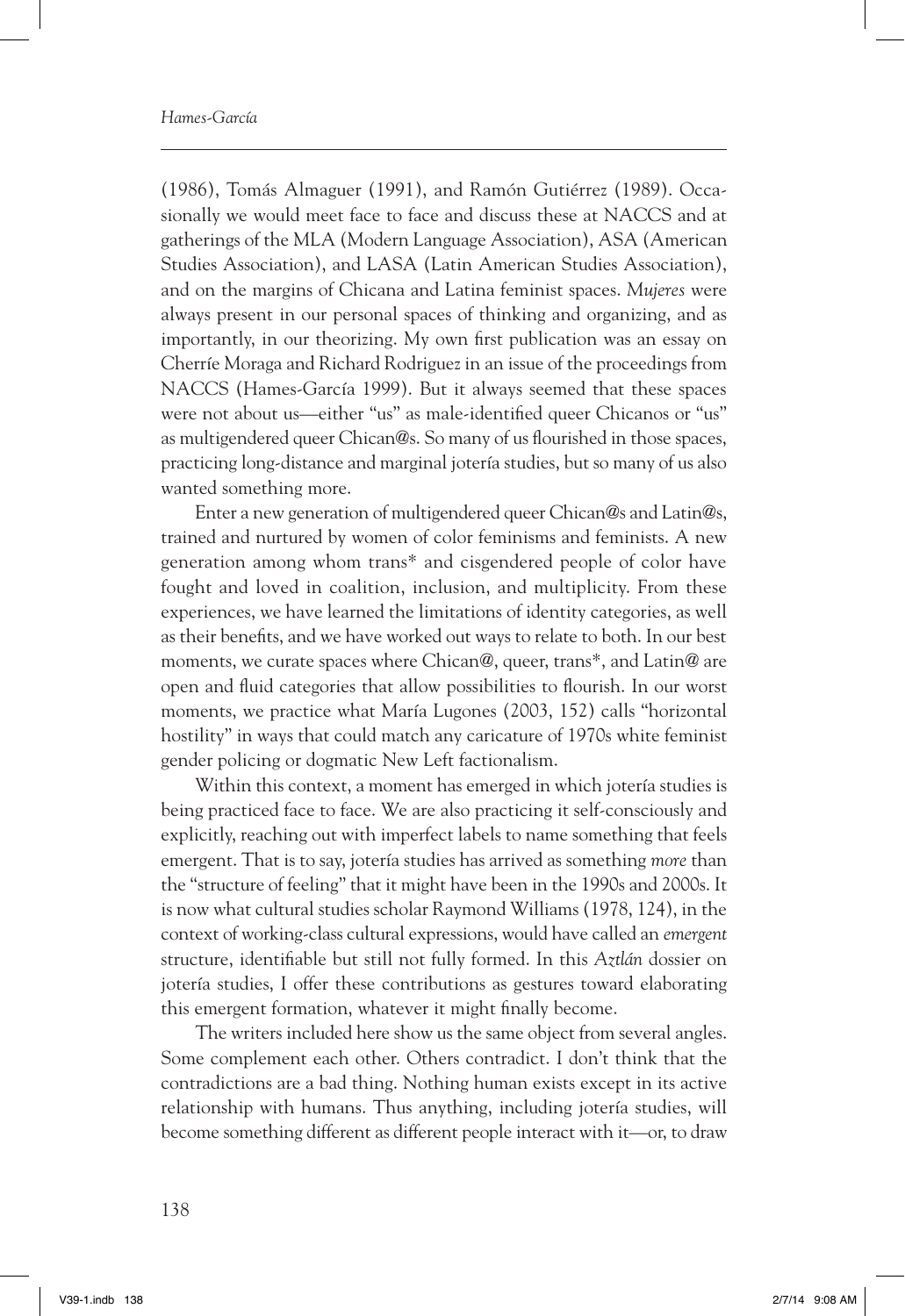from terminology I have used elsewhere, the shape and texture of jotería studies will take shape only through "intra-actions" between jotería studies and its various (and varied) practitioners (Hames-García 2011, 59).

Within this multiplicity of perspectives, even the meaning of the term *jotería* (or *Jotería*—some authors capitalize the term) is not fixed. Contributors to this dossier use it primarily to describe a group of people of Chicana/o or Mexicana/o descent whose lives include dissident practices of gender and sexuality. While some authors draw close comparisons with terms like *lesbian, gay, bisexual, trans\*,* and *queer,* others suggest that historical, geographic, and cultural contexts make jotería not equivalent to any of these North American terms. The extent to which jotería as an identity category, cultural practice, or social process remains distinct from other categories of sexual or gender dissent or nonconformity is an open question to be debated within jotería studies. What I hope takes center stage in such a debate is the utility of a term that is not simply a Mexican/Chicano Spanish equivalent of *queer*. Terms like *LGBT* or *queer,* as they are used in North America and Europe, tend to extract sexuality or gender from all the other ways a person exists in her or his society: as child, parent, neighbor, activist, friend, and worker. That extraction fits with a capitalist dismantling of social relations. We need more terms that can give expression to how people exist within a larger social fabric, and I hope that if we resist the logic of equivalency—that is, resist the temptation to simply use *jotería* the same way one would use *LGBTQ* or *queer,* but only when referring to people of Mexican or Chicana/o descent—*jotería* might become such a term.

Several of the contributions to this dossier are accounts of the origins of jotería studies by participants in its creation, interlaced with personal narratives of discovery and struggle. Daniel Enrique Pérez, for example, gives us both a genealogy of the academic origins of jotería studies and a "cartography" that charts the emergence of the institutionalized spaces for jotería studies, including the birth of a new organization, the Association for Jotería Arts, Activism, and Scholarship (AJAAS). Anita Tijerina Revilla, a founding board member of AJAAS, describes the formation of the organization in greater detail in her solo contribution. Like Pérez, Xamuel Bañales foregrounds his personal experiences in giving a different account of the origins of jotería theory. For Bañales, the crucial aspect of jotería studies is its decolonial origins, whereas José Manuel Santillana and Anita Tijerina Revilla look in a jointly authored essay to the origins of jotería studies in student activism, understanding it as continuing earlier legacies of Chicana and Chicano activism.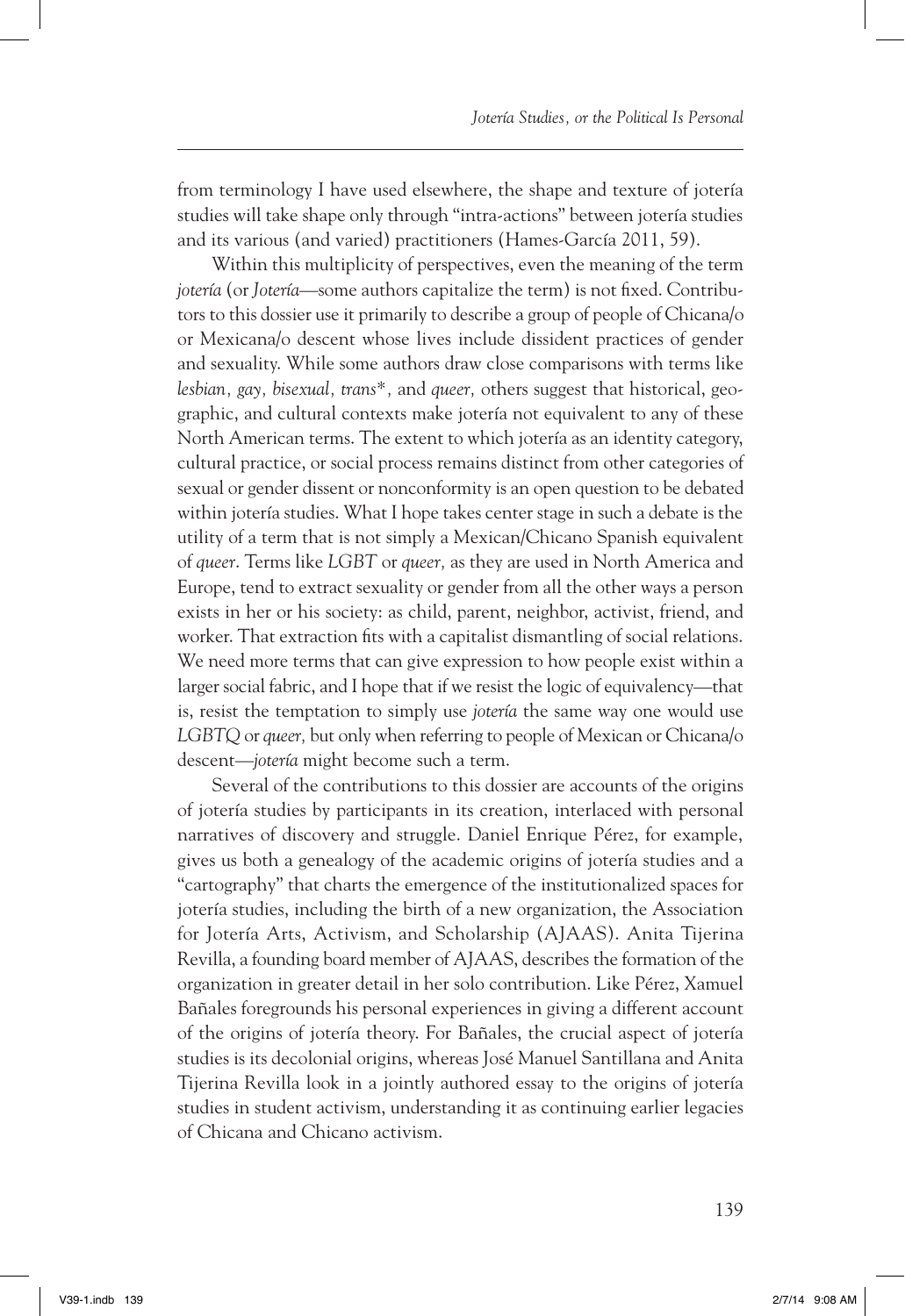William Calvo-Quirós, Vincent Cervantes, and Carlos-Manuel explore the importance of a jotería perspective for the fields of aesthetics, theology, and performance studies, respectively. These accounts are less concerned with a distinct field of jotería studies and more focused on how work by jota/o scholars has influenced traditional areas of scholarly inquiry. In some ways, Eddy Francisco Álvarez's contribution, dealing with pedagogy and the contributions of Chela Sandoval, transcends this distinction between jotería studies as its own field and as a theoretical perspective on other fields. Álvarez identifies Sandoval's SWAPA pedagogy as a praxical keystone bridging the gap between embodied jotería theory and the generation of knowledge in the classroom. Meanwhile, the contribution by Francisco Galarte pushes the boundaries of jotería studies. Galarte's consideration of trans\* identity shows the limits of traditional models of Chicana, Chicano, and queer studies that have rested on rigid understandings of gender binaries. This essay calls on jotería studies to be more accountable and more encompassing than its predecessors.

Finally, I am pleased to include here two of the keynote addresses from the first NACCS Joto Caucus conference in Las Vegas in 2007, by Ernesto Martínez and Rita Urquillo-Ruiz. These deeply moving contributions ask us to rethink the place of the personal in our academic work and to consider it an often-unacknowledged source for our most profound political commitments.

## Works Cited

- Alarcón, Francisco X. 1991. *De amor oscuro/Of Dark Love*. Santa Cruz, CA: Moving Parts Press.
- Almaguer, Tomás. 1991. "Chicano Men: A Cartography of Homosexual Identity and Behavior." *Differences: A Journal of Feminist Cultural Studies* 3, no. 2: 75–100.
- Anzaldúa, Gloria. 1987. *Borderlands/La Frontera: The New Mestiza*. San Francisco: Aunt Lute.
- Bruce-Novoa, Juan. 1986. "Homosexuality and the Chicano Novel." *Confluencia* 2, no. 1: 69–77.

Cuadros, Gil. 1994. *City of God*. San Francisco: City Lights.

Gutiérrez, Ramón A. 1989. "Must We Deracinate Indians to Find Gay Roots?" *Out/ Look* 1, no. 4 (Winter): 61–67.